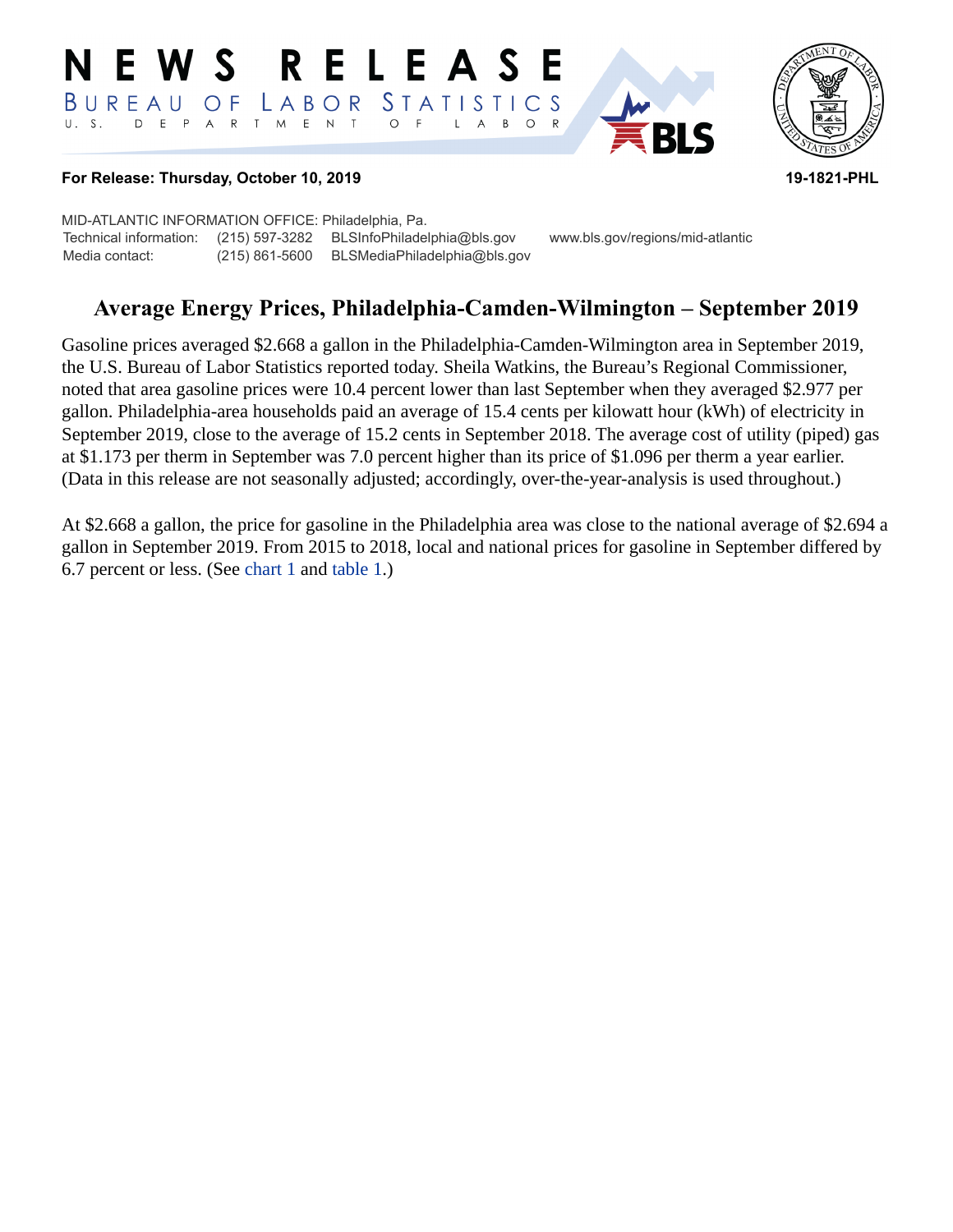# <span id="page-1-0"></span>Chart 1. Average prices for gasoline, Philadelphia-Camden-Wilmington and United States, September 2015-September 2019





The 15.4 cents per kWh that Philadelphia households paid for electricity in September 2019 was 10.8 percent higher than the nationwide average cost of 13.9 cents per kWh. Last September, electricity prices in Philadelphia were 10.1 percent higher than the nation. From 2015 to 2017, prices paid by Philadelphia-area consumers for electricity in September exceeded the U.S. average by 7.0 percent or more. (See [chart 2](#page-2-0).)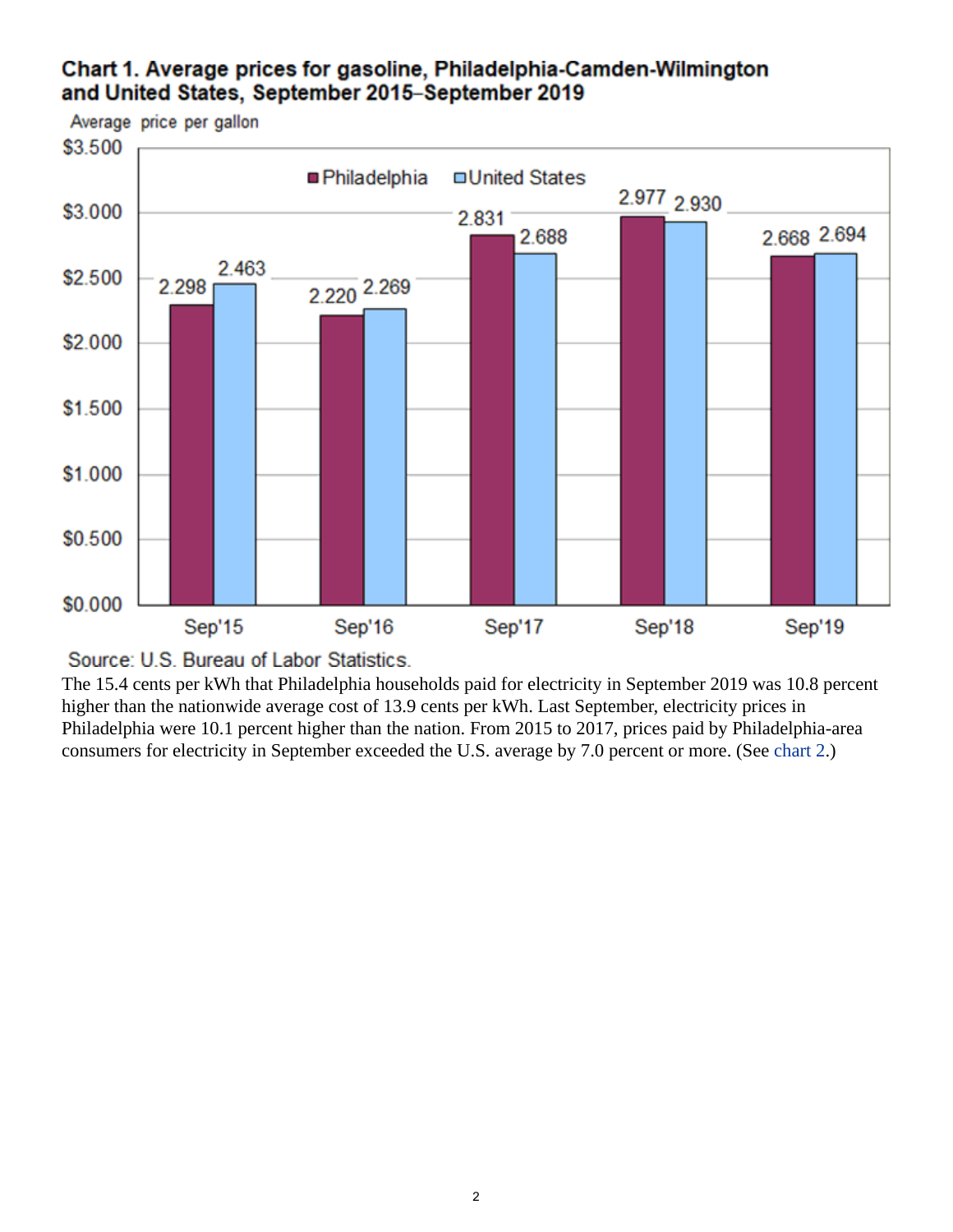#### <span id="page-2-0"></span>Chart 2. Average prices for electricity, Philadelphia-Camden-Wilmington and United States, September 2015-September 2019



Source: U.S. Bureau of Labor Statistics.

The price paid by Philadelphia-area consumers for utility (piped) gas, commonly referred to as natural gas, was \$1.173 per therm in September 2019, 15.1 percent higher than the national average of \$1.019 per therm. Utility (piped) gas prices in the Philadelphia area were also above the national average in September for the previous four years, ranging from 1.1 percent to 11.4 percent higher. (See [chart 3.](#page-3-0))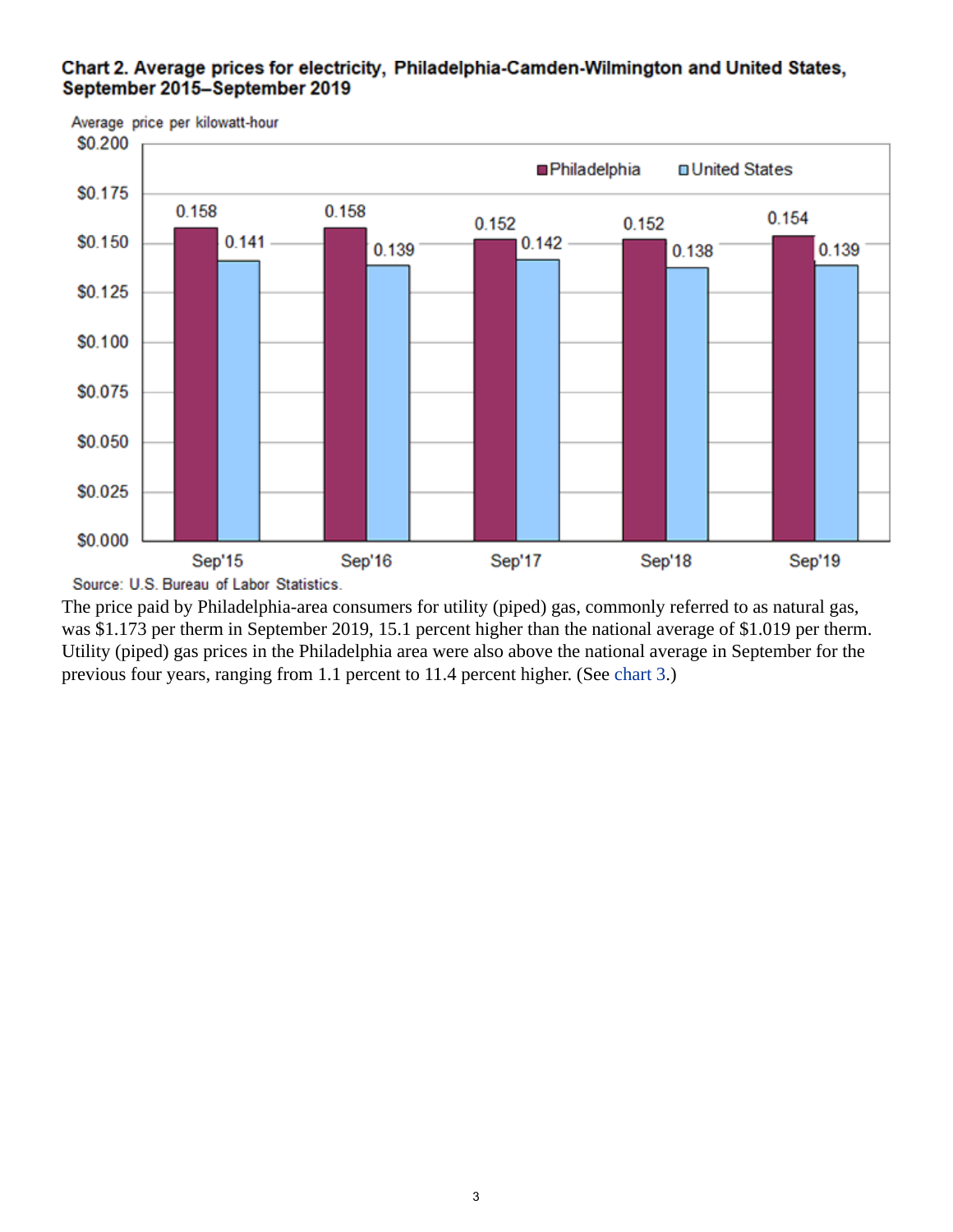## <span id="page-3-0"></span>Chart 3. Average prices for utility (piped) gas, Philadelphia-Camden-Wilmington and United States, September 2015–September 2019



Average price per therm

### **The Consumer Price Index for October 2019 is scheduled to be released on Wednesday, November 13, 2019, at 8:30 a.m. (ET).**

#### **Technical Note**

Average prices are estimated from Consumer Price Index (CPI) data for selected commodity series to support the research and analytic needs of CPI data users. Average prices for electricity, utility (piped) gas, and gasoline are published monthly for the U.S. city average, the 4 regions, 9 divisions, 2 population size classes, 8 region/size-class cross-classifications, and the 23 largest local index areas. For electricity, average prices per kilowatt-hour (kWh) are published. For utility (piped) gas, average prices per therm are published. For gasoline, the average price per gallon is published. Average prices for commonly available grades of gasoline are published as well as the average price across all grades.

All eligible prices are converted to a price per normalized quantity. These prices are then used to estimate a price for a defined fixed quantity. The average price per kilowatt-hour represents the total bill divided by the kilowatt-hour usage. The total bill is the sum of all items applicable to all consumers appearing on an electricity bill including, but not limited to, variable rates per kWh, fixed costs, taxes, surcharges, and credits. This calculation also applies to the average price per therm for utility (piped) gas.

Information in this release will be made available to sensory impaired individuals upon request. Voice phone: (202) 691-5200; Federal Relay Service: (800) 877-8339.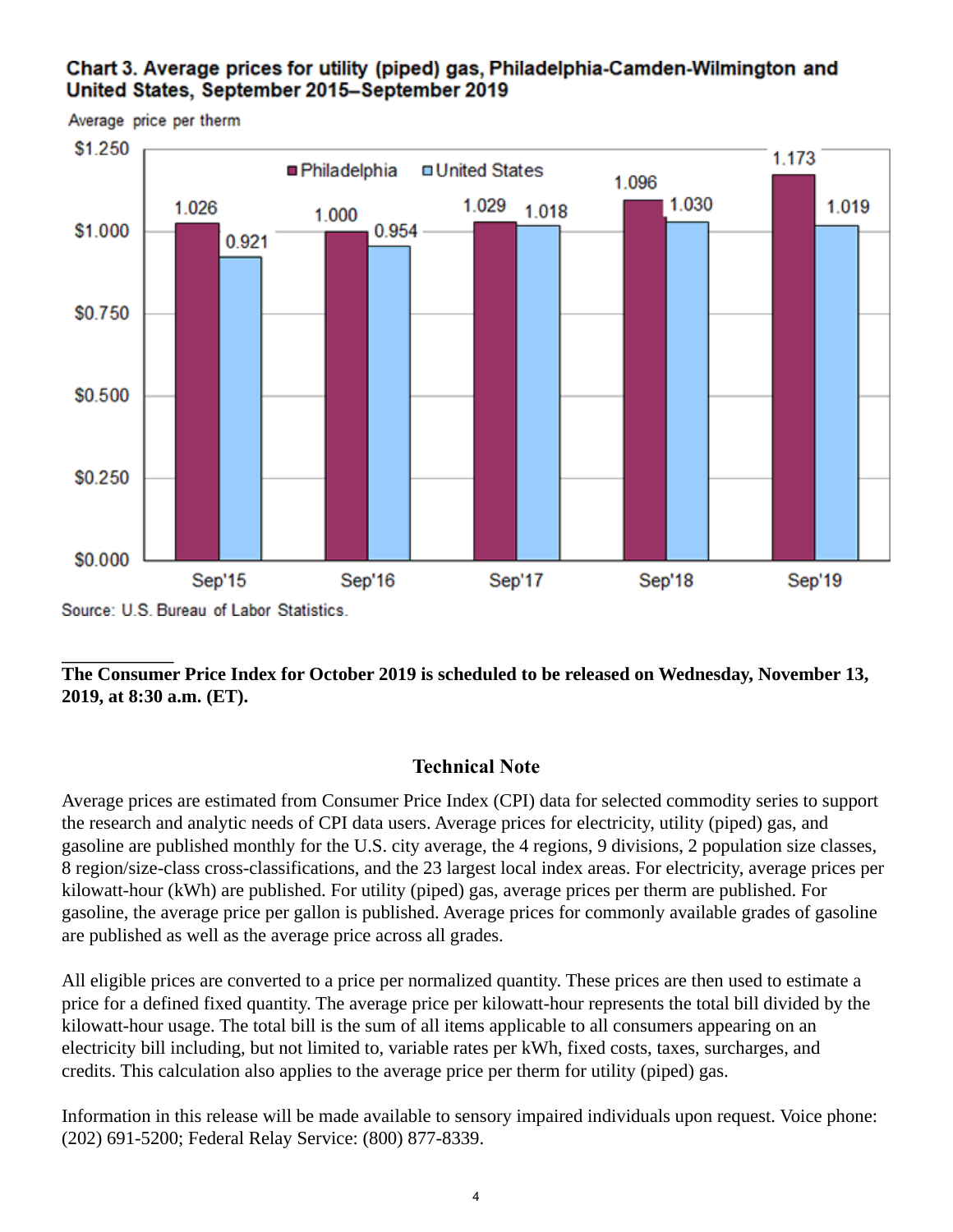## The **Philadelphia-Camden-Wilmington, PA-NJ-DE-MD Core Based Metropolitan Statistical Area**

includes Bucks, Chester, Delaware, Montgomery, and Philadelphia Counties in Pennsylvania; Burlington, Camden, Gloucester, and Salem Counties in New Jersey; New Castle County in Delaware; and Cecil County in Maryland.